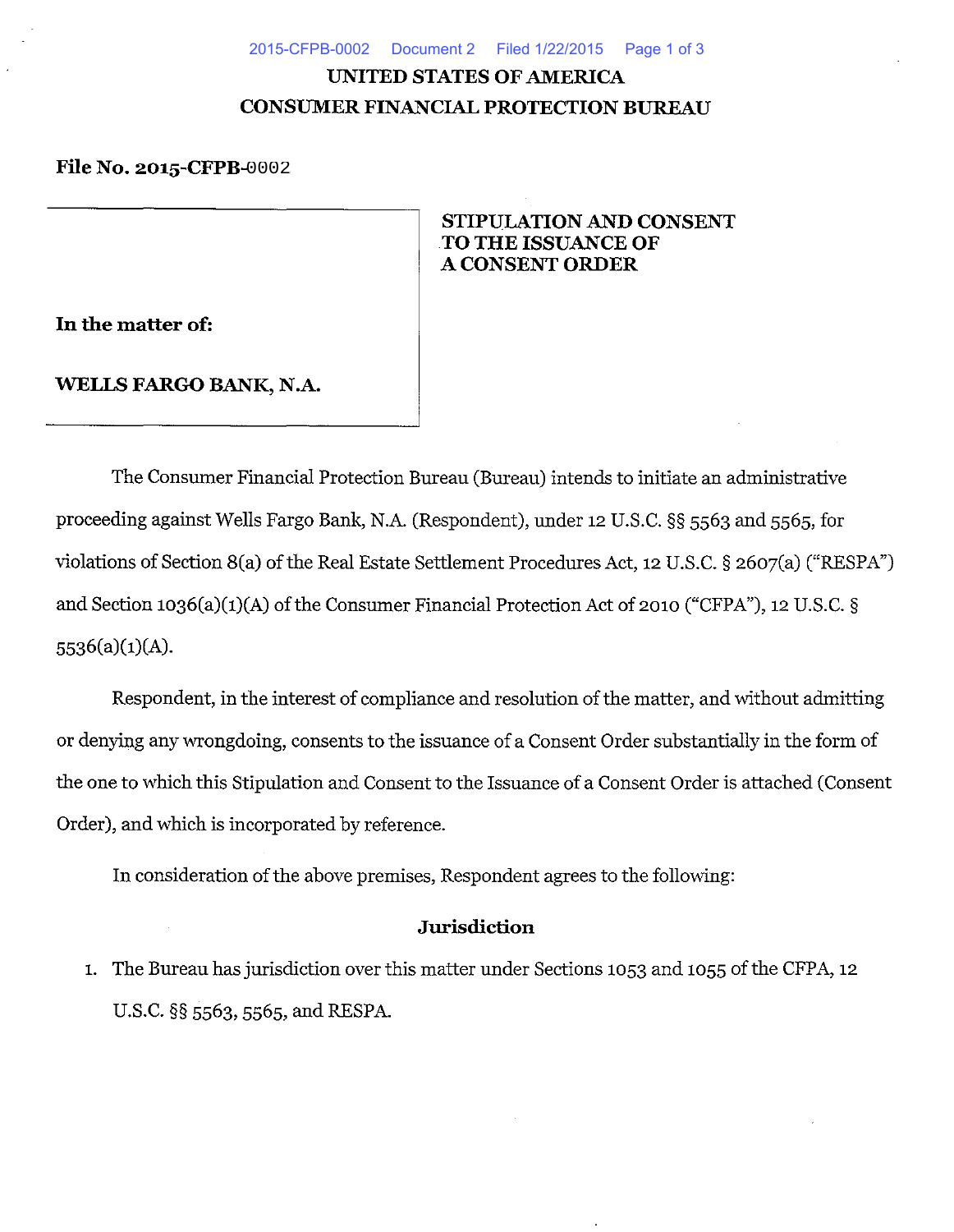- 2. Respondent agrees to the issuance of the Consent Order, without admitting or denying any of the findings of fact or conclusions of law, except that Respondent admits the facts necessary to establish the Bureau's jurisdiction over Respondent and the subject matter of this action.
- 3· Respondent agrees that the Consent Order will be deemed an "order issued with the consent of the person concerned" under 12 U.S.C. § 5563(b)(4), and agrees that the Consent Order will become a final order, effective upon issuance, and will be fully enforceable by the Bureau under 12 U.S.C.  $\S$ § 5563(d)(1) and 5565.
- 4· Respondent voluntarily enters into this Stipulation and Consent to the Issuance of a Consent Order.
- 5· Respondent agrees that the facts described in the Section N of the Consent Order will be taken as true and be given collateral estoppel effect, without further proof, in any proceeding before the Bureau based on the entry of the Consent Order, or in any subsequent civil litigation by the Bureau to enforce the Consent Order.
- 6. The terms and provisions of this Stipulation and the Consent Order will be binding upon, and inure to the benefit of, the parties hereto and their successors in interest.
- 7· Respondent agrees that the Bureau may present the Consent Order to the Bureau Director for signature and entry without further notice.

## **Waivers**

- 8. Respondent, by consenting to this Stipulation, waives:
	- a. Any right to service of the Consent Order, and agrees that issuance of the Consent Order will constitute notice to the Respondent of its terms and conditions;
	- b. Any objection to the jurisdiction of the Bureau, including, without limitation, under section 1053 of the Dodd-Frank Act;
	- c. The rights to all hearings under the statutory provisions under which the proceeding is to be or has been instituted; the filing of proposed findings of fact and conclusions of